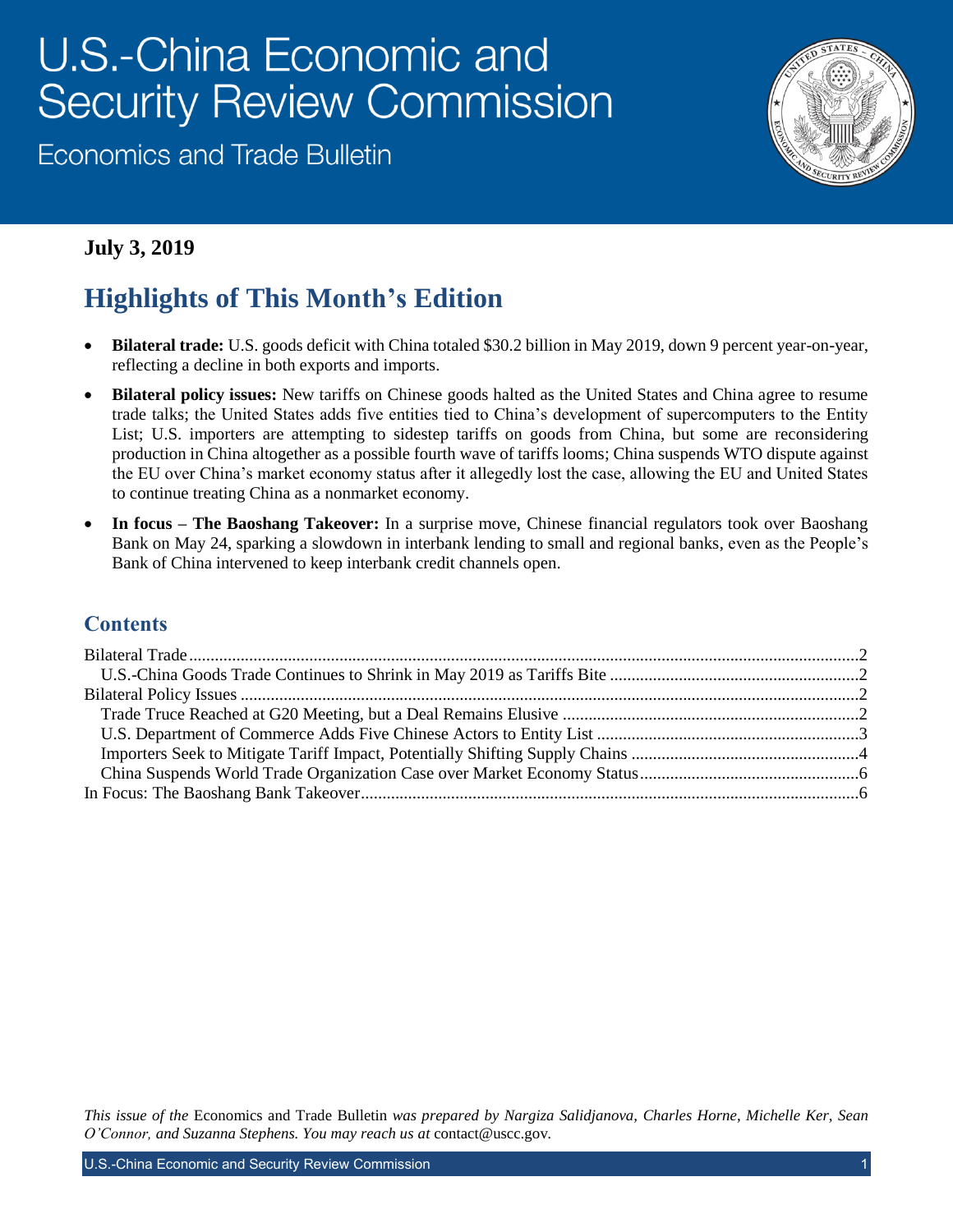# <span id="page-1-1"></span><span id="page-1-0"></span>**Bilateral Trade**

The U.S. goods trade deficit with China totaled \$30.2 billion in May 2019, down 9 percent year-on-year (see Figure 1). U.S. exports to China declined 14.5 percent year-on-year to \$9.1 billion, while imports from China fell 10.3 percent year-on-year to \$39.3 billion. In the first five months of 2019, U.S. exports to China were \$43 billion and imports reached \$180 billion, down 18.8 and 12.2 percent year-on-year, respectively. Year-to-date, the U.S. deficit with China reached \$137.1 billion, down 10 percent from the same period last year. The May 2019 goods trade data reflect an ongoing declining trend in U.S.-China trade as reciprocal tariffs continue to impact exports and imports.





*Source:* U.S. Census Bureau, Trade in Goods with China, July 3, 2019. *<https://www.census.gov/foreign-trade/balance/c5700.html>*.

# <span id="page-1-2"></span>**Bilateral Policy Issues**

l

### <span id="page-1-3"></span>**Trade Truce Reached at G20 Meeting, but a Deal Remains Elusive**

During a July 29 meeting at the sidelines of the G20 summit in Japan, President Donald Trump and Chinese President and General Secretary of the Chinese Communist Party Xi Jinping agreed to restart trade talks.<sup>1</sup> The meeting came after negotiations broke down in early May when the United States accused China of reneging from key commitments under a draft deal. Following the breakdown in negotiations, the United States raised tariffs from 10 percent to 25 percent on \$200 billion worth of Chinese goods and threatened to target the remaining \$300 billion in U.S. imports from China, and China responded with its own set of tariffs on U.S. goods.\*

As was the case with the agreement reached at the G20 summit in Argentina last December, there was no joint statement. During a press conference following the meeting, President Trump said the United States and China can be "strategic partners," though "right now, China is not open to the United States, but we're open to China."<sup>2</sup> President Trump said the United States will hold off on implementing new tariffs on China "at least for the time being" while China will buy a "tremendous" amount of U.S. food and agricultural products.<sup>3</sup> The Chinese statement

<sup>\*</sup> For more on U.S. policy actions against China and the Chinese government's response, see U.S.-China Economic and Security Review Commission, *Economics and Trade Bulletin*, June 6, 2019.

*<https://www.uscc.gov/sites/default/files/Research/June%202019%20Trade%20Bulletin.pdf>*.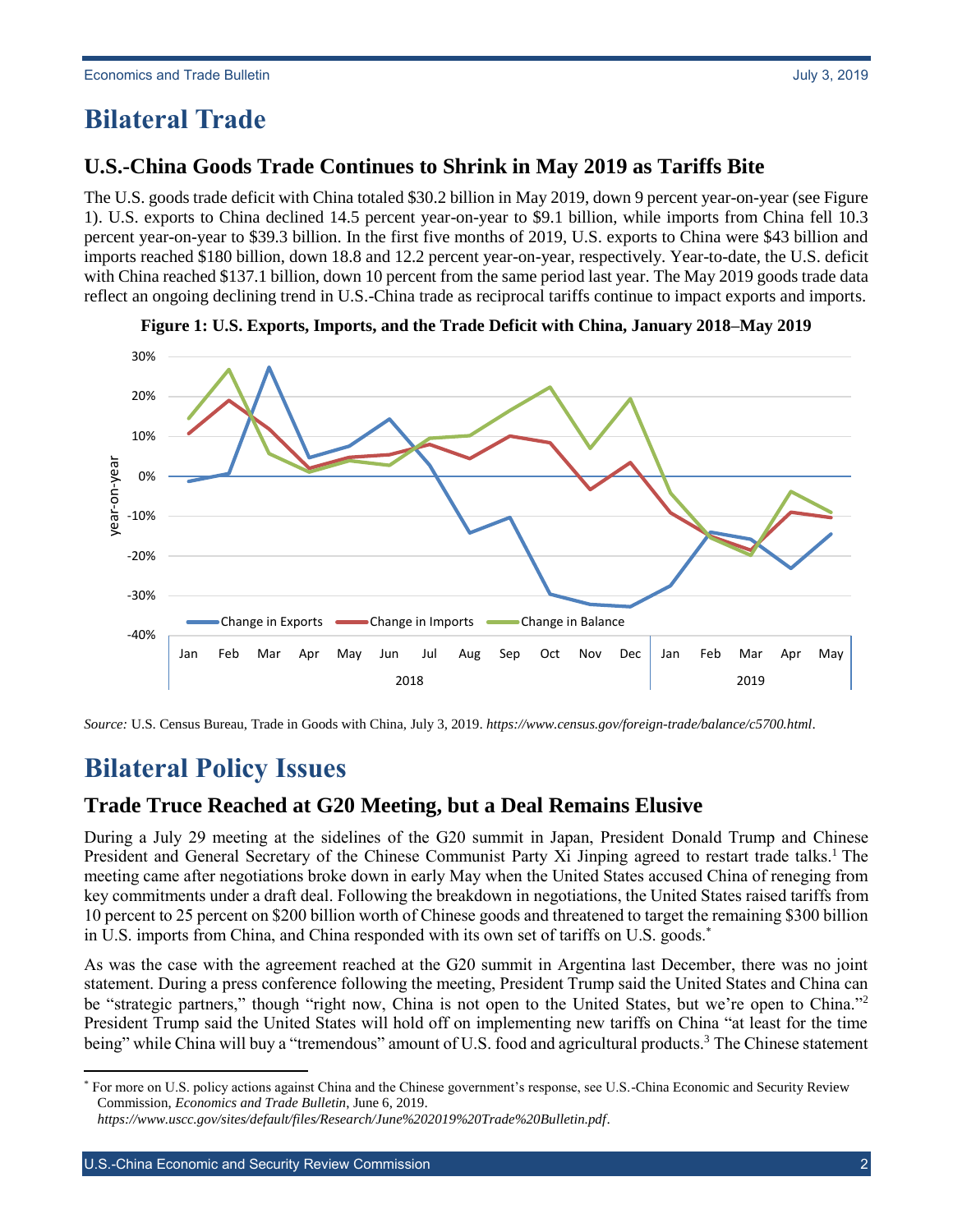did not mention this commitment, noting instead that President Trump said he hoped China can increase imports to resolve the bilateral trade imbalance.<sup>4</sup> U.S. agricultural goods have been a major target of Chinese retaliatory tariffs on the United States.<sup>5</sup>

President Trump said he would allow U.S. companies to resume sales of U.S. high-technology equipment to Huawei as long as the sales did not involve goods related to national security.<sup>6</sup> In May 2019, the U.S. Department of Commerce added the company and its affiliates to the Bureau of Industry and Security's (BIS) Entity List controlling U.S. technology exports. According to media reports, Beijing views the removal of the U.S. ban on the sale of U.S. technology to Huawei as a precondition for reaching a trade deal.<sup>7</sup> The extent of the reprieve remains unclear—President Trump said he will have a meeting on July 2 to discuss whether the company would be removed from the Entity List.<sup>8</sup> In 2018, Huawei spent \$11 billion on U.S. semiconductor chips, software, and other technology products that feed into the company's consumer electronics business and telecommunications equipment business.<sup>9</sup> Huawei's inclusion on the Entity List effectively cut the company off from crucial technology components by requiring companies to apply for licenses from BIS when exporting from the United States to Huawei.<sup>10</sup>

President Trump's decision to relax limits on Huawei was met with congressional resistance. Senator Marco Rubio (R-FL) tweeted on June 29, "If President Trump has in fact bargained away the recent restrictions on #Huawei, then we will have to get those restrictions put back in place through legislation. And it will pass with a large veto proof majority."<sup>11</sup> Senate Minority Leader Charles Schumer (D-NY) also pushed backed on the move, tweeting, "Huawei is one of the few potent levers we have to make China play fair on trade. If President [Trump] backs off, as it appears he is doing, it will dramatically undercut our ability to change China's unfair trade practices."<sup>12</sup>

In a nod to Chinese concerns about reported visa-related challenges faced by Chinese students in the United States, President Trump said the United States welcomed Chinese students and hoped many would remain following their studies.<sup>13</sup> He spoke of looking into ways to help such individuals attain permanent U.S. residency, such as through what he called a "smart person's waiver."<sup>14</sup>

Left unaddressed were U.S. negotiators' primary demands, including that China agree to legally enshrine intellectual property (IP) protections, and no timeline was provided for negotiations. <sup>15</sup> U.S. business groups responded positively to the decision to resume trade talks but emphasized they wanted a trade agreement to be enforceable and address the structural problems in China's economic system.<sup>16</sup>

### <span id="page-2-0"></span>**U.S. Department of Commerce Adds Five Chinese Actors to Entity List**

On June 21, the U.S. Department of Commerce's BIS added to the Entity List<sup>\*</sup> four Chinese companies and one research institute involved in building supercomputers, as well as an alias and several new addresses of China's National University of Defense Technology (NUDT), which was added to the Entity List in 2015.<sup>17</sup> The BIS notice indicated that the research institute, Wuxi Jiangnan Institute of Computing Technology, was owned by another research institute under the General Staff of China's People's Liberation Army and had a stated mission of supporting China's military modernization.<sup>18</sup> The four companies include Higon (which was formed in 2016 as a joint venture (JV) between U.S. chip producer American Micron Devices [AMD] and several other Chinese entities to license AMD's IP for chips into China), as well as Higon's majority owner Sugon and two JVs between Higon and AMD.† <sup>19</sup> Sugon, Wuxi Jiangnan Institute, and NUDT lead China's development of military supercomputers,

l

<sup>\*</sup> The Entity List (Supplement No. 4 to part 744) identifies entities reasonably believed to be involved, or pose a significant risk of being or becoming involved, in activities contrary to the national security or foreign policy interests of the United States. U.S. Department of Commerce, Bureau of Industry and Security, "Addition of Entities to the Entity List," *Federal Register* 84:98 (May 21, 2019).

<sup>†</sup> The complicated JV structure allowed AMD to license a chip design to its Chinese subsidiaries; AMD has, in turn, a cross-licensing agreement with Intel for this chip design (under this cross-licensing agreement AMD may use Intel's chip design but must share technology it develops based on Intel's IP). At the same time, the JV structure allows Higon to claim that the final chip was indigenously designed in China, a key objective of the Made in China 2025 plan. Kate O'Keefe and Brian Spegele, "How a Big U.S. Chip Maker Gave China the 'Keys to the Kingdom,'" *Wall Street Journal*, June 27, 2019. *[https://www.wsj.com/articles/u-s-tried-to-stop-china-acquiring-world-class](https://www.wsj.com/articles/u-s-tried-to-stop-china-acquiring-world-class-chips-china-got-them-anyway-11561646798?shareToken=st300766a15cd44642a022ac9a31490135)[chips-china-got-them-anyway-11561646798?shareToken=st300766a15cd44642a022ac9a31490135](https://www.wsj.com/articles/u-s-tried-to-stop-china-acquiring-world-class-chips-china-got-them-anyway-11561646798?shareToken=st300766a15cd44642a022ac9a31490135)*; Paul Acorn, "China Finds Zen: Begins Production of x86 Processors Based on AMD's IP," *Tom's Hardware*, July 6, 2018. *[https://www.tomshardware.com/news/china](https://www.tomshardware.com/news/china-zen-x86-processor-dryhana,37417.html)[zen-x86-processor-dryhana,37417.html](https://www.tomshardware.com/news/china-zen-x86-processor-dryhana,37417.html)*.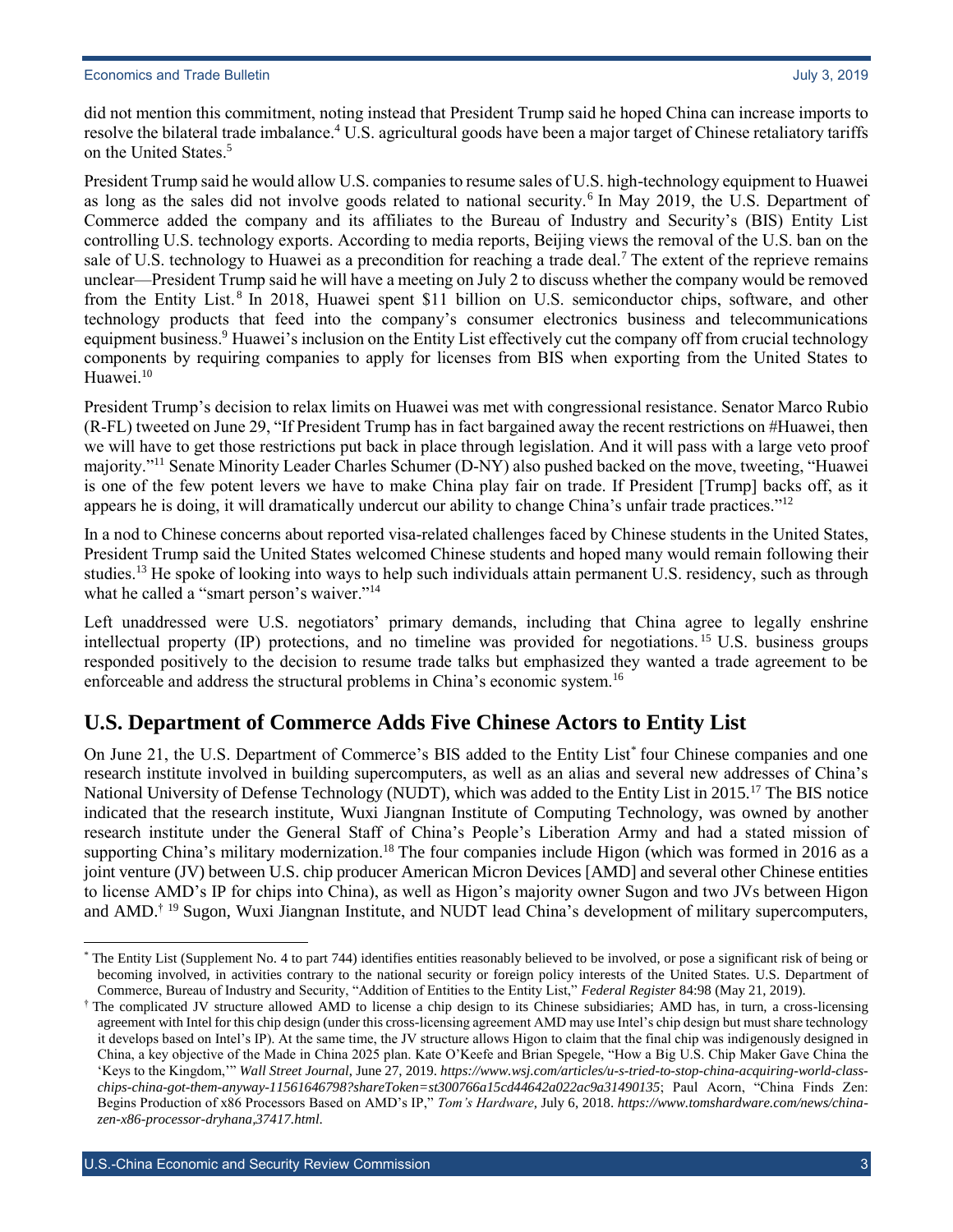as well as its race against the United States to develop the first exascale computer, or a supercomputer capable of more than one quintillion (a billion billions) calculations per second.\* Supercomputers are vital to a number of military applications, including cryptography and complex simulations.<sup>20</sup> BIS's 2015 inclusion of NUDT on the Entity List noted the university was employing U.S. technology to simulate nuclear weapons testing.<sup>21</sup>

Increased export restrictions on high-performance computer chips could limit a critical export market for U.S. semiconductor manufacturers like Intel, which drew a quarter of its revenue from China in 2018.<sup>22</sup> Prior to launching its JV with Higon, AMD had suffered losses for six consecutive quarters.<sup>23</sup>

Industry analysts are divided on how substantial a setback the loss of U.S. chips will be for China's supercomputer development, though there is broad consensus it will cause immediate delays. Many observers warn that export restrictions will only catalyze China's efforts to indigenize production of sophisticated chips, although some experts assess that China's hurdles to developing comparable technology domestically are nearly insurmountable.<sup>24</sup> China's nascent semiconductor industry is still heavily reliant on foundational technology dominated by U.S. firms at critical points in the supply chain, from the basic architecture in chip design to advanced manufacturing equipment used in semiconductor foundries.<sup>† 25</sup>

# <span id="page-3-0"></span>**Importers Seek to Mitigate Tariff Impact, Potentially Shifting Supply Chains**

As the Office of the U.S. Trade Representative (USTR) reviews the potential fourth round of tariffs to be levied on \$300 billion of goods originating from China, many U.S. importers are exploring various strategies to minimize their exposure to tariffs (see Table 1). An FT Confidential survey of 200 firms found that 91 percent had adjusted their business in response to trade tensions.<sup>26</sup> Some companies are moving capacity altogether: 19 percent of respondents to the American Chamber of Commerce (AmCham) in China's 2019 Business Climate Survey reported relocating capacity or intending to relocate capacity within three years.<sup>27</sup> Such supply chains shifts could outlast current trade tensions, contributing to a longer-term restructuring of global supply chains as policy uncertainty lingers.

Methods to mitigate the impact of tariffs with minimal disruption to existing supply chains pose added uncertainty and compliance costs that may undermine any reduction in tariffs. If U.S. Customs and Border Patrol (CBP) cracks down on a channel for tariff avoidance, savings may be forfeited and companies and officers may face fines.<sup>28</sup> In particular, CBP has tightened review of import categorization and attempts to disguise the country of origin by shipping through multiple locations, or transshipment.<sup>29</sup>

Nonetheless, certain workarounds may be advantageous and fully compliant for individual companies or industries, depending on the structure of their supply chains. For instance, the *Financial Times*reported construction equipment manufacturer Terex was successfully mitigating tariffs by using a first sale valuation for imports (see Table 1).<sup>30</sup> In other instances, importers may simply not have viable alternatives from Chinese manufactures, and must absorb or pass on the added cost of tariffs.<sup>31</sup>

| <b>Method</b> | <b>Description</b>                                                                 |
|---------------|------------------------------------------------------------------------------------|
| Moving supply | Companies can avoid tariffs altogether by manufacturing in other countries. For    |
| chains        | more intricate supply chains or products that involve materials or components hard |

#### **Table 1: Methods to Reduce the Impact of Tariffs**

 $\overline{a}$ The United States reclaimed the record for fastest supercomputer from China in 2018 with IBM's debut of Summit, a supercomputer housed at IBM's Oakridge Laboratory in Tennessee. An exascale computer would be five times faster than Summit. Before Summit, Chinese supercomputers Tianhe-2 and Sunway TaihuLight held the world record from 2012 to 2015, and from 2016 to 2017, respectively. Jay Greene, "U.S. Says It Reclaimed Supercomputer Crown from China," *Wall Street Journal*, June 8, 2018. *[https://www.wsj.com/articles/u](https://www.wsj.com/articles/u-s-says-its-supercomputer-leaps-ahead-of-chinese-rival-1528473600?mod=article_inline&mod=article_inline)[s-says-its-supercomputer-leaps-ahead-of-chinese-rival-1528473600?mod=article\\_inline&mod=article\\_inline](https://www.wsj.com/articles/u-s-says-its-supercomputer-leaps-ahead-of-chinese-rival-1528473600?mod=article_inline&mod=article_inline)*.

<sup>†</sup> For instance, although Huawei's chip manufacturing arm HiSilicone is often cited as an example of Chinese parity in chip design, the firm licenses its chips' basic architecture, or the set of instructions which determines how a processor handles comments, from British designer ARM. Because ARM in turn uses technology of U.S. origin, it canceled existing contracts with Huawei in late May to comply with Huawei's inclusion on the Entity List. Dave Lee, "Huawei: ARM Memo Tells Staff to Stop Working with China's Tech Giant," *BBC*, May 22, 2019. *<https://www.bbc.com/news/technology-48363772>*.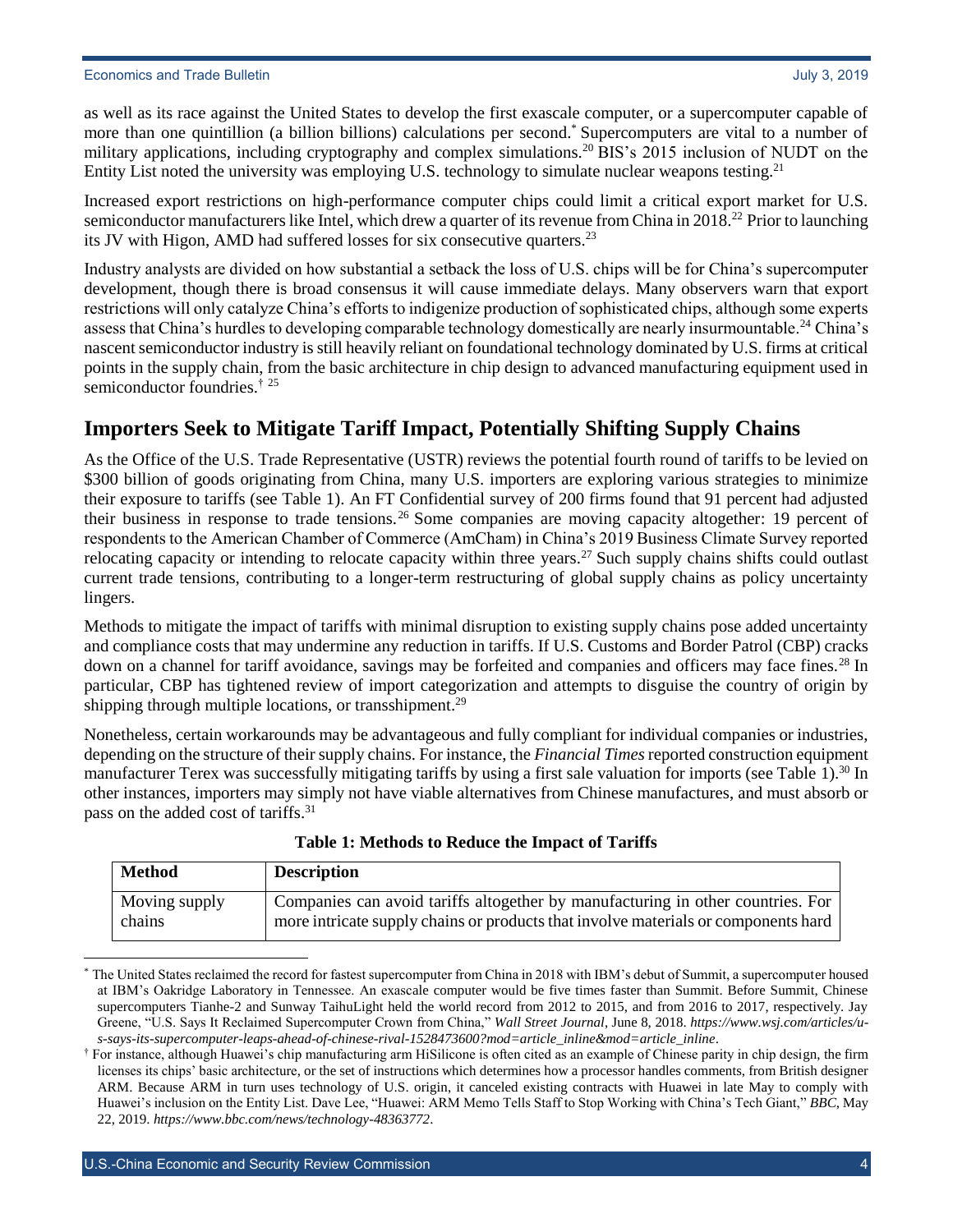|                                         | to source outside China, however, shifting production at meaningful volumes<br>could be a years-long process.                                                                                                                                                                                                                                                                                                                                                                                                                                         |
|-----------------------------------------|-------------------------------------------------------------------------------------------------------------------------------------------------------------------------------------------------------------------------------------------------------------------------------------------------------------------------------------------------------------------------------------------------------------------------------------------------------------------------------------------------------------------------------------------------------|
| Origin engineering<br>and transshipment | Goods are typically considered to come from the country where they have been<br>assembled or substantially transformed. To avoid tariffs, some companies have<br>retained much of their original Chinese suppliers, but shipped components and<br>partially assembled merchandise to nearby countries such as Vietnam and Burma<br>(Myanmar) for final assembly. Both Chinese and U.S. firms have pursued this<br>method to circumvent tariffs, limiting the tariffs' impact and in some cases<br>accelerating Chinese companies' overseas expansion. |
| Section 321 de<br>minimis               | Under Section 321 of the Trade Facilitation and Enforcement Act of 2015, goods<br>worth less than \$800 fall below the de minimis (or trivial) value, and are not<br>dutiable. The rule applies to one shipment per day, per person.                                                                                                                                                                                                                                                                                                                  |
| First sale valuation                    | In some circumstances, if goods have been sold between multiple parties with a<br>markup prior to importation into the United States, the importer may use a price<br>paid prior to markup as the dutiable value of the goods. For instance, in a simple<br>supply chain where a Chinese manufacturer sells \$1,000 worth of goods to a<br>Chinese vendor, who in turn sells to the U.S. importer for \$2,000, the importer<br>could ask customs to assess tariffs on the initial invoice of \$1,000.                                                 |
| Duty drawback                           | Companies can have tariffs refunded or partially refunded for goods that are re-<br>exported from the United States.                                                                                                                                                                                                                                                                                                                                                                                                                                  |
| Storage in bonded<br>warehouses         | Companies can warehouse imported goods without paying storage fees, and duties<br>are only levied once the goods leave the building. While this method does not<br>enable companies to dodge tariffs altogether, it allows them to manage cash flows<br>by timing the payment of tariffs closer to receipt of sales revenue. Companies can<br>also store extra inventory at the bonded warehouses hoping for a future reduction<br>in tariffs.                                                                                                        |

*Source:* Various.<sup>32</sup>

 $\overline{a}$ 

While a quarter of companies moving facilities from China cite tariffs as the primary reason for relocating, according to AmCham China's survey, rising labor costs, continued policy uncertainty, and expectations of declining growth in China are also driving diversification of production.<sup>33</sup> *Nikkei Asian Times* reported in June that Apple is considering moving between 15 and 30 percent of its supply chain out of China, eyeing India and Vietnam as top destinations; the company is already assembling iPhones in India, although at low volumes.<sup>34</sup> Currently, more than 90 percent of Apple products are produced in China, and in 2018 Apple counted more Chinese suppliers than U.S. suppliers for the first time.\* <sup>35</sup>

Increased scrutiny into the security of tech goods sourced from China may prompt other manufacturers to weigh alternate locations for production. For example, the Trump Administration is considering requiring all components used in U.S. 5G networks to be manufactured outside of China, potentially prompting Scandinavian suppliers Ericsson and Nokia to relocate production facilities.<sup>36</sup>

Unlike the customs workarounds, outright relocation of capacity can be long and costly. Apple's potential production shifts could take 18 months, for instance, and this would only be at small volumes to test the viability

The proposed fourth round of tariffs allows up to a 25 percent tariff on harmonized system category 8517.12.00, which includes the iPhone. The first three rounds of tariffs have focused more on intermediary goods produced in China, sparing consumer goods. According to *Nikkei*, Apple's decision to relocate is based on longer-term uncertainty, higher labor costs, and lower projections for Chinese growth, rather than possible tariffs. Russel Brandom, "Trump's Tariffs Are Aimed at China, but Apple Is in the Line of Fire," *The Verge*, June 25, 2019. *<https://www.theverge.com/2019/6/25/18744351/trumps-china-tariff-tech-apple-microsoft-nintendo-price>*; Lauly Li and Cheng Ting-Fang, "Apple Mulls Shifting 15%-30% of Output from China amid Trade War," *Nikkei Asian Review*, June 19, 2019. *<https://asia.nikkei.com/Economy/Trade-war/Apple-mulls-shifting-15-30-of-output-from-China-amid-trade-war>*.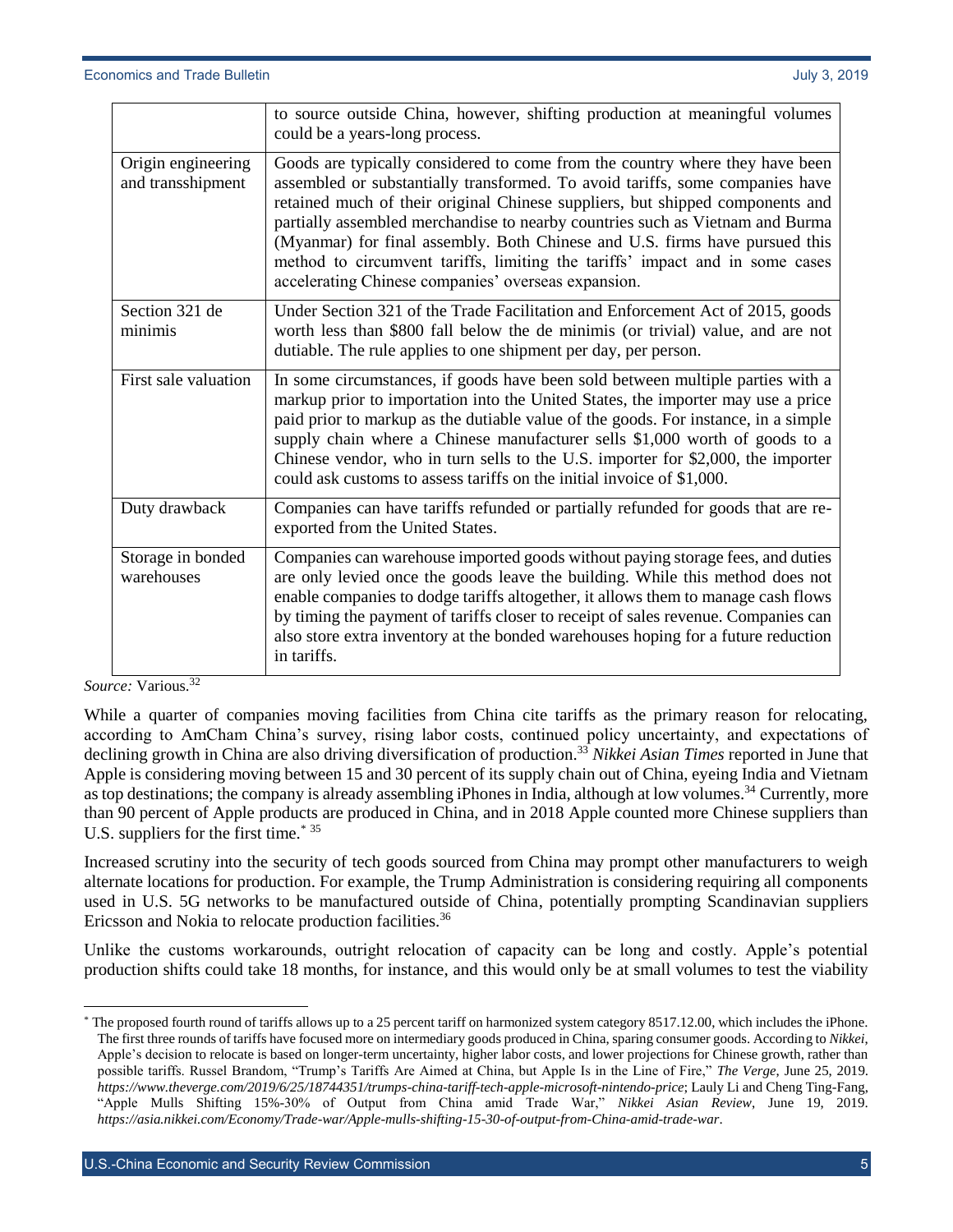of larger-scale relocation.<sup>37</sup> As a consequence, changes in supply chains could long outlast ongoing trade tensions, reducing economic interdependence between the United States and China.<sup>38</sup>

### <span id="page-5-0"></span>**China Suspends World Trade Organization Case over Market Economy Status**

In May 2019, China suspended a dispute it brought to the World Trade Organization (WTO) in 2016 against the EU over China's status as a nonmarket economy.<sup>39</sup> Beijing's dispute claimed that, under the terms of its 2001 WTO accession, China should have automatically qualified as a market economy effective in 2016.<sup>40</sup> China brought a nearly identical case against the United States for failing to recognize China as a market economy.<sup>41</sup> With the dispute suspended, the EU and United States can continue imposing higher margins on duties for dumped Chinese exports. Under the rules of the WTO, the case may be taken up again anytime within the next 12 months, after which time the WTO's authority to review the case will lapse. $42$ 

China's decision came after Bloomberg reported in April 2019 that the WTO had ruled against China in its dispute with the EU.<sup>43</sup> According to one unnamed trade official close to the case, China suspended the case because it knew it was going to lose, with the official telling Reuters that China "lost so much that they didn't even want the world to see the panel's reasoning."<sup>44</sup> Some Chinese officials, however, are casting the decision as a negotiation tactic in the ongoing trade dispute with the United States. According to Ying Pingguan, an associate dean at the Shanghai University of International Business and Economics, China's decision could be part of a "broad negotiation strategy" to resolve trade tensions.<sup>45</sup>

# <span id="page-5-1"></span>**In Focus: The Baoshang Bank Takeover**

On May 24, 2019, city commercial lender Baoshang Bank ("Baoshang") was taken over by the China Banking and Insurance Regulatory Commission (CBIRC), China's primary regulator monitoring compliance in China's banking and insurance sectors.<sup>46</sup> As the People's Bank of China (PBOC) has forced Baoshang's creditors to accept some losses, large bank lenders are reassessing their borrowers, sparking a drop in funding to small and regional banks. This move shows the PBOC's attempt to force financial actors to assume responsibility for risk while also containing any systemic concern in the interbank market and supporting overall credit growth.

This takeover was highly unusual: the Chinese government has not seized a private bank in 20 years.<sup>47</sup> Instead, in 2015 and 2016, China's financial regulators dealt with weak financial institutions by recapitalizing lenders and writing off or transferring troubled assets.<sup>48</sup> To explain the abrupt takeover, the PBOC stated Baoshang had "serious credit risk" and that by assuming its banking operations for a year, the government would "protect the lawful interest of depositors and other clients."<sup>49</sup> The PBOC emphasized Baoshang was seized because of embezzlement from its controlling shareholder, the financial conglomerate Tomorrow Group formerly managed by detained tycoon Xiao Jianhua.<sup>50</sup> According to its Q3 2017 report, Baoshang was one of the 50 largest banks in China by asset size and was known for lending to nonbank financial institutions.<sup>51</sup> Baoshang's debt had grown 65 percent between 2014 and 2016, reaching \$22.7 billion in the private bank's most recent published financial statements in 2016.<sup>52</sup>

While the PBOC sought to reassure markets by characterizing Baoshang's takeover as a one-off, financial analysts suggested other small and regional banks are also at risk. Regional lenders are not permitted to operate outside of their local area and are dependent on local enterprise.<sup>53</sup> As such, they often act as intermediary lenders, borrowing funds from larger banks and making loans to local governments, property developers, and other nonbank financial actors. They also play a significant role in shadow banking, meaning that at least until China's central government crackdown on shadow bank activity in 2017, local government and developers' assets held by regional banks often did not appear on those banks' balance sheets and could not be observed by regulators.<sup>54</sup> Jason Bedford, analyst at UBS Group, noted Hengfeng Bank, Jinzhou Bank, and Chengdu Rural Commercial Bank show risks similar to Baoshang (e.g., a large share of holdings in "loan-like investment assets"); these banks have failed to publish their 2018 financial statements.<sup>55</sup> On June 11, the PBOC stepped in to support Jinzhou Bank, backing \$289 million in the bank's "negotiable certificates of deposit" (NCDs), short-term bonds that banks issue in interbank lending.<sup>56</sup>

Despite the PBOC's reassurances, market activity shows financial actors do not view this case as isolated. One main consequence of Baoshang's takeover has been increasing interbank "counterparty solvency risk," or a lending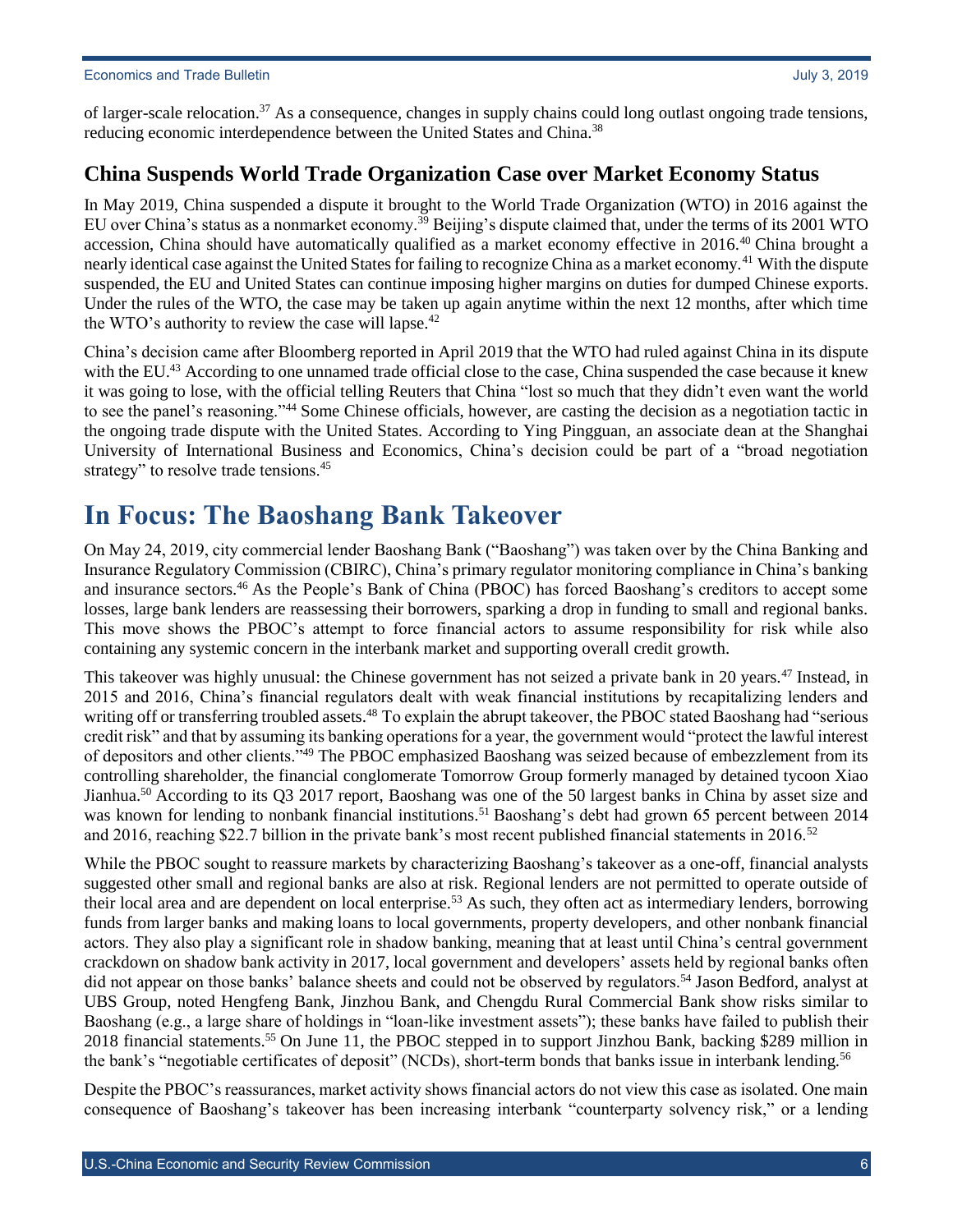bank's concerns that a borrowing bank counterparty may not repay its obligations in full and with interest in the event of insolvency. Due to this risk, smaller and weaker banks are having trouble securing funding through interbank lending: since smaller banks have fewer deposits, they often rely on funding from larger banks. This lack of funding is particularly evident in the drop in sales of smaller banks' NCDs.<sup>57</sup> Because NCDs are based on perceived creditworthiness, rather than collateral, lending banks are now at greater pains to assess whether other borrowing banks have similar credit risks.<sup>58</sup> As economic analysis firm Rhodium Group reported in mid-June, "There is clear evidence that traders are responding to the [Baoshang takeover] by starting to differentiate banks by credit quality, reducing exposure to some banks' NCDs."<sup>59</sup> Julian Evans-Pritchard, senior China economist at Capital Economics, agreed that "liquidity conditions among regional banks have tightened significantly since the takeover."<sup>60</sup>

The PBOC may face conflicting goals when deciding to intervene. On the one hand, the PBOC seeks to reduce the problem of financial actors taking too much risk on the assumption the government will step in to prevent investor losses, referred to as an "implicit guarantee."<sup>61</sup> To that end, the PBOC has not made creditors whole: it guaranteed Baoshang's corporate and interbank liabilities at 90 percent and bankers' acceptances at 80 percent, which Rhodium Group describes as substantial markdowns for an environment where no bank defaults had occurred.<sup>62</sup> According to a government official interviewed by *Caixin*, a Chinese business magazine, the Baoshang takeover caused a "little bit of pain" but ultimately helped market development.<sup>63</sup>

On the other hand, in stepping in to shore up Baoshang and Jinzhou Bank, the PBOC also seeks to keep interbank credit channels open to minimize systemic risk and support economic growth. The risk aversion affecting interbank markets and decreasing credit to small and regional banks could lead to slower credit expansion, which policymakers need to maintain economic growth. As financial experts Allen Feng and Logan Wright of Rhodium Group observed in late June 2019, since small and regional banks and nonbank financial institutions are risk-takers in the Chinese economy, "weaker asset growth among these banks and non-banks will hurt risk sentiment, increase corporate borrowing costs, widen credit spreads, and likely jeopardize the overall economic recovery."<sup>64</sup>

**Disclaimer:** The U.S.-China Economic and Security Review Commission was created by Congress to report on the national security implications of the bilateral trade and economic relationship between the United States and the People's Republic of China. For more information, visit *[www.uscc.gov](http://www.uscc.gov/)* or follow the Commission on Twitter at @USCC\_GOV.

This report is the product of professional research performed by the staff of the U.S.-China Economic and Security Review Commission, and was prepared at the request of the Commission to support its deliberations. Posting of the report to the Commission's website is intended to promote greater public understanding of the issues addressed by the Commission in its ongoing assessment of U.S.-China economic relations and their implications for U.S. security, as mandated by Public Law 106- 398 and Public Law 113-291. However, it does not necessarily imply an endorsement by the Commission, any individual Commissioner, or the Commission's other professional staff, of the views or conclusions expressed in this staff research report.

# **Endnotes**

<sup>1</sup> *Bloomberg News*, "U.S.-China Trade True: A Side-by-Side Comparison of Statements," June 29, 2019.  $\overline{a}$ 

*<https://www.bloomberg.com/news/articles/2019-06-29/u-s-china-trade-truce-side-by-side-comparison-of-statements>*.

<sup>2</sup> White House, *Remarks by President Trump in Press Conference in Osaka, Japan*, June 29, 2019. *[https://www.whitehouse.gov/briefings](https://www.whitehouse.gov/briefings-statements/remarks-president-trump-press-conference-osaka-japan/)[statements/remarks-president-trump-press-conference-osaka-japan/](https://www.whitehouse.gov/briefings-statements/remarks-president-trump-press-conference-osaka-japan/)*

<sup>3</sup> White House, *Remarks by President Trump in Press Conference in Osaka, Japan*, June 29, 2019. *[https://www.whitehouse.gov/briefings](https://www.whitehouse.gov/briefings-statements/remarks-president-trump-press-conference-osaka-japan/)[statements/remarks-president-trump-press-conference-osaka-japan/](https://www.whitehouse.gov/briefings-statements/remarks-president-trump-press-conference-osaka-japan/)*; *Bloomberg News,* "U.S.-China Trade True: A Side-by-Side Comparison of Statements," June 29, 2019. *[https://www.bloomberg.com/news/articles/2019-06-29/u-s-china-trade-truce-side-by-side](https://www.bloomberg.com/news/articles/2019-06-29/u-s-china-trade-truce-side-by-side-comparison-of-statements)[comparison-of-statements](https://www.bloomberg.com/news/articles/2019-06-29/u-s-china-trade-truce-side-by-side-comparison-of-statements)*.

<sup>4</sup> *Bloomberg News,* "U.S.-China Trade True: A Side-by-Side Comparison of Statements," June 29, 2019. *<https://www.bloomberg.com/news/articles/2019-06-29/u-s-china-trade-truce-side-by-side-comparison-of-statements>*.

<sup>5</sup> Shirley Tay, "China's New Tariffs Are Hitting U.S. Farmers at 'Every Single Angle,' Economist Says," *CNBC*, May 14, 2019. *<https://www.cnbc.com/2019/05/14/chinas-new-tariffs-are-hitting-us-farmers-at-every-single-angle.html>*; Amanda Shendruk and Heather Timmons, "All 2,493 U.S. Products Targeted by China's New 25 Percent Tariffs," *Quartz*, March 13, 2019. *[https://qz.com/1618238/all-](https://qz.com/1618238/all-2493-items-targeted-by-chinas-tariffs-in-us-trade-war/)[2493-items-targeted-by-chinas-tariffs-in-us-trade-war/](https://qz.com/1618238/all-2493-items-targeted-by-chinas-tariffs-in-us-trade-war/)*.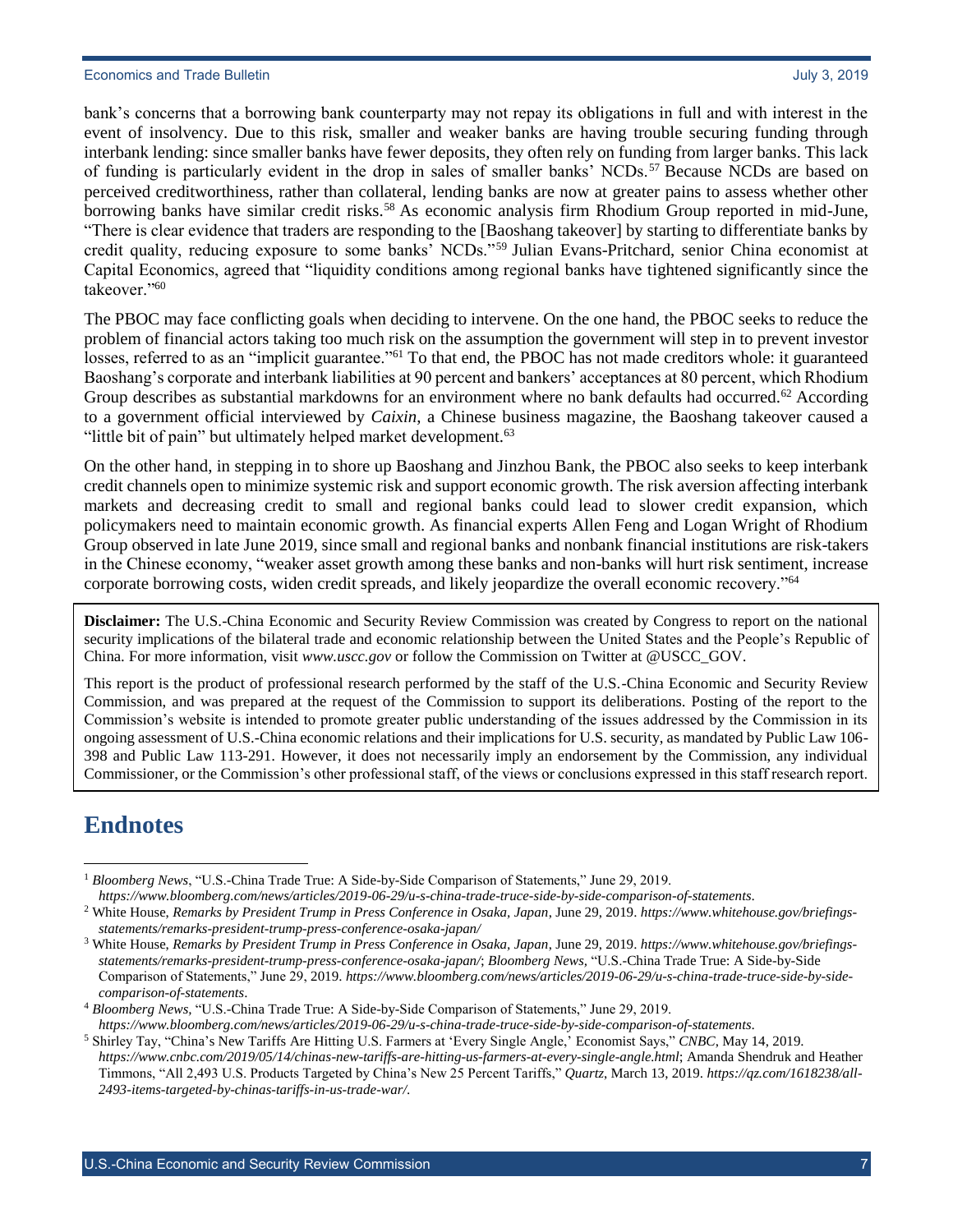l

- <sup>6</sup> White House, *Remarks by President Trump in Press Conference in Osaka, Japan*, June 29, 2019. *[https://www.whitehouse.gov/briefings](https://www.whitehouse.gov/briefings-statements/remarks-president-trump-press-conference-osaka-japan/)[statements/remarks-president-trump-press-conference-osaka-japan/](https://www.whitehouse.gov/briefings-statements/remarks-president-trump-press-conference-osaka-japan/)*; *Bloomberg News,* "U.S.-China Trade True: A Side-by-Side Comparison of Statements," June 29, 2019. *[https://www.bloomberg.com/news/articles/2019-06-29/u-s-china-trade-truce-side-by-side](https://www.bloomberg.com/news/articles/2019-06-29/u-s-china-trade-truce-side-by-side-comparison-of-statements)[comparison-of-statements](https://www.bloomberg.com/news/articles/2019-06-29/u-s-china-trade-truce-side-by-side-comparison-of-statements)*.
- <sup>7</sup> Bob Davis, William Mauldin, and Lingling Wei, "Trump Allows U.S. Sales to Huawei as Trade Talks Resume," *Wall Street Journal*, June 29, 2019. *<https://www.wsj.com/articles/trump-says-he-is-set-to-discuss-huawei-with-xi-11561769726>*.
- <sup>8</sup> White House, *Remarks by President Trump in Press Conference in Osaka, Japan*, June 29, 2019. *[https://www.whitehouse.gov/briefings](https://www.whitehouse.gov/briefings-statements/remarks-president-trump-press-conference-osaka-japan/)[statements/remarks-president-trump-press-conference-osaka-japan/](https://www.whitehouse.gov/briefings-statements/remarks-president-trump-press-conference-osaka-japan/)*; Dan Strumpf, "Trump Throws Huawei a Lifeline, but It Hasn't Reached Safe Harbor Yet," *Wall Street Journal*, June 29, 2019. *[https://www.wsj.com/articles/trump-throws-huawei-a-lifeline-but-it](https://www.wsj.com/articles/trump-throws-huawei-a-lifeline-but-it-hasnt-reached-safe-harbor-yet-11561810027)[hasnt-reached-safe-harbor-yet-11561810027](https://www.wsj.com/articles/trump-throws-huawei-a-lifeline-but-it-hasnt-reached-safe-harbor-yet-11561810027)*.
- <sup>9</sup> Dan Strumpf, "Trump Throws Huawei a Lifeline, but It Hasn't Reached Safe Harbor Yet," *Wall Street Journal*, June 29, 2019. *<https://www.wsj.com/articles/trump-throws-huawei-a-lifeline-but-it-hasnt-reached-safe-harbor-yet-11561810027>*.
- <sup>10</sup> Dan Strumpf, "Trump Throws Huawei a Lifeline, but It Hasn't Reached Safe Harbor Yet," *Wall Street Journal*, June 29, 2019. *<https://www.wsj.com/articles/trump-throws-huawei-a-lifeline-but-it-hasnt-reached-safe-harbor-yet-11561810027>*.
- <sup>11</sup> John Bowden, "Rubio Calls for Legislation to Keep Huawei Restrictions in Place," *The Hill*, June 29, 2019. *<https://thehill.com/homenews/senate/451008-rubio-calls-for-legislation-to-keep-huawei-restrictions-in-place>*
- <sup>12</sup> John Bowden, "Rubio Calls for Legislation to Keep Huawei Restrictions in Place," *The Hill*, June 29, 2019. *<https://thehill.com/homenews/senate/451008-rubio-calls-for-legislation-to-keep-huawei-restrictions-in-place>*
- <sup>13</sup> Laura Zhou, "'We Want More Chinese Students': Donald Trump Says U.S. Looking for New Ways to Keep Scholars in the Country," *South China Morning Post*, June 30, 2019. *[https://www.scmp.com/news/china/diplomacy/article/3016629/we-want-more-chinese](https://www.scmp.com/news/china/diplomacy/article/3016629/we-want-more-chinese-students-donald-trump-says-us-looking-new)[students-donald-trump-says-us-looking-new](https://www.scmp.com/news/china/diplomacy/article/3016629/we-want-more-chinese-students-donald-trump-says-us-looking-new)*; White House, *Remarks by President Trump in Press Conference in Osaka, Japan*, June 29, 2019. *<https://www.whitehouse.gov/briefings-statements/remarks-president-trump-press-conference-osaka-japan/>*; Emily Feng, "Visas Are the Newest Weapon in U.S.-China Rivalry," *NPR*, April 25, 2019. *[https://www.npr.org/2019/04/25/716032871/visas-are-the](https://www.npr.org/2019/04/25/716032871/visas-are-the-newest-weapon-in-u-s-china-rivalry)[newest-weapon-in-u-s-china-rivalry](https://www.npr.org/2019/04/25/716032871/visas-are-the-newest-weapon-in-u-s-china-rivalry)*.
- <sup>14</sup> White House, *Remarks by President Trump in Press Conference in Osaka, Japan*, June 29, 2019. *[https://www.whitehouse.gov/briefings](https://www.whitehouse.gov/briefings-statements/remarks-president-trump-press-conference-osaka-japan/)[statements/remarks-president-trump-press-conference-osaka-japan/](https://www.whitehouse.gov/briefings-statements/remarks-president-trump-press-conference-osaka-japan/)*.
- <sup>15</sup> Ana Swanson and Keith Bradsher, "U.S. and China Angle for Trade Truce, but Both Insist the Other Will Back Down," *New York Times*, June 27, 2019. *<https://www.nytimes.com/2019/06/27/us/politics/us-china-g20-trade.html>*.
- <sup>16</sup> Spencer Kimball, "U.S. Business Groups Praise Trump's Trade War Truce, but Want an 'Enforceable Agreement' with China," *CNBC*, June 29, 2019. *[https://www.cnbc.com/2019/06/29/us-business-groups-praise-trumps-trade-war-truce-but-want-an-enforceable](https://www.cnbc.com/2019/06/29/us-business-groups-praise-trumps-trade-war-truce-but-want-an-enforceable-agreement-with-china.html)[agreement-with-china.html](https://www.cnbc.com/2019/06/29/us-business-groups-praise-trumps-trade-war-truce-but-want-an-enforceable-agreement-with-china.html)*.
- <sup>17</sup> U.S. Department of Commerce, Bureau of Industry and Security, "Addition of Entities to the Entity List and Revision of an Entry on the Entity List," *Federal Register* 84:121 (June 24, 2019).
- <sup>18</sup> U.S. Department of Commerce, Bureau of Industry and Security, "Addition of Entities to the Entity List and Revision of an Entry on the Entity List," *Federal Register* 84:121 (June 24, 2019).
- <sup>19</sup> Kate O'Keefe and Asa Fitch, "U.S. Targets China's Supercomputing Push with New Export Restrictions," *Wall Street Journal*, June 21, 2019. *<https://www.wsj.com/articles/u-s-targets-chinas-supercomputing-push-with-new-export-restrictions-11561129547>*; Paul Acorn, "China Finds Zen: Begins Production of x86 Processors Based on AMD's IP," *Tom's Hardware*, July 6, 2018. *<https://www.tomshardware.com/news/china-zen-x86-processor-dryhana,37417.html>*.
- <sup>20</sup> Kate O'Keefe and Asa Fitch, "U.S. Targets China's Supercomputing Push with New Export Restrictions," *Wall Street Journal*, June 21, 2019. *<https://www.wsj.com/articles/u-s-targets-chinas-supercomputing-push-with-new-export-restrictions-11561129547>*.
- <sup>21</sup> U.S. Department of Commerce, Bureau of Industry and Security, "Addition of Entities to the Entity List and Revision of an Entry on the Entity List," *Federal Register* 84:121 (June 24, 2019).
- <sup>22</sup> Kate O'Keefe and Asa Fitch, "U.S. Targets China's Supercomputing Push with New Export Restrictions," *Wall Street Journal*, June 21, 2019. *<https://www.wsj.com/articles/u-s-targets-chinas-supercomputing-push-with-new-export-restrictions-11561129547>*.
- <sup>23</sup> Paul Acorn, "China Finds Zen: Begins Production of x86 Processors Based on AMD's IP," *Tom's Hardware*, July 6, 2018. *<https://www.tomshardware.com/news/china-zen-x86-processor-dryhana,37417.html>*.
- <sup>24</sup> Coco Liu, Cheng Ting-Fang, and Lauly Li, "China Chip Designers Say Beijing Goals Impossible without US Tech," *Nikkei Asian Review*, June 24, 2019. *[https://asia.nikkei.com/Business/China-tech/China-chip-designers-say-Beijing-goals-impossible-without-US](https://asia.nikkei.com/Business/China-tech/China-chip-designers-say-Beijing-goals-impossible-without-US-tech)[tech](https://asia.nikkei.com/Business/China-tech/China-chip-designers-say-Beijing-goals-impossible-without-US-tech)*; Paul Acorn, "China Finds Zen: Begins Production of x86 Processors Based on AMD's IP," *Tom's Hardware*, July 6, 2018. *<https://www.tomshardware.com/news/china-zen-x86-processor-dryhana,37417.html>*; Ana Swanson, Paul Mozur, and Steve Lohr, "U.S. Blacklists More Chinese Tech Companies over National Security Concerns," *New York Times*, June 24, 2019. *<https://www.nytimes.com/2019/06/21/us/politics/us-china-trade-blacklist.html>*.
- <sup>25</sup> Coco Liu, Cheng Ting-Fang, and Lauly Li, "China Chip Designers Say Beijing Goals Impossible without US Tech," *Nikkei Asian Review*, June 24, 2019. *[https://asia.nikkei.com/Business/China-tech/China-chip-designers-say-Beijing-goals-impossible-without-US](https://asia.nikkei.com/Business/China-tech/China-chip-designers-say-Beijing-goals-impossible-without-US-tech)[tech](https://asia.nikkei.com/Business/China-tech/China-chip-designers-say-Beijing-goals-impossible-without-US-tech)*; Iris Deng, "Building China's Own Chip Industry Will Be a Costly 10-Year Marathon, Former Intel China MD Says," *South China Morning Post*, May 29, 2019. *[https://www.scmp.com/tech/science-research/article/3012140/building-chinas-own-chip-industry-will-be](https://www.scmp.com/tech/science-research/article/3012140/building-chinas-own-chip-industry-will-be-costly-10-year)[costly-10-year](https://www.scmp.com/tech/science-research/article/3012140/building-chinas-own-chip-industry-will-be-costly-10-year)*; Arjun Kharpal, "China Is Ramping up Its Own Chip Industry amid a Brewing Tech War. That Could Hurt US Firms," *CNBC*, June 4, 2019. *<https://www.cnbc.com/2019/06/04/china-ramps-up-own-semiconductor-industry-amid-the-trade-war.html>*.
- <sup>26</sup> Fan Fei et al., "Dodging Trump's Tariffs," *Financial Times*, 2019. *<https://ig.ft.com/trump-china-tariffs/>*.
- <sup>27</sup> American Chamber of Commerce in China and Deloitte, "2019 China Business Climate Survey Report," February 2019, 33. *[https://www2.deloitte.com/content/dam/Deloitte/au/Documents/international-specialist/deloitte-amcham-2019-china-business-climate](https://www2.deloitte.com/content/dam/Deloitte/au/Documents/international-specialist/deloitte-amcham-2019-china-business-climate-survey-report-bilingual-190301.pdf)[survey-report-bilingual-190301.pdf](https://www2.deloitte.com/content/dam/Deloitte/au/Documents/international-specialist/deloitte-amcham-2019-china-business-climate-survey-report-bilingual-190301.pdf)*.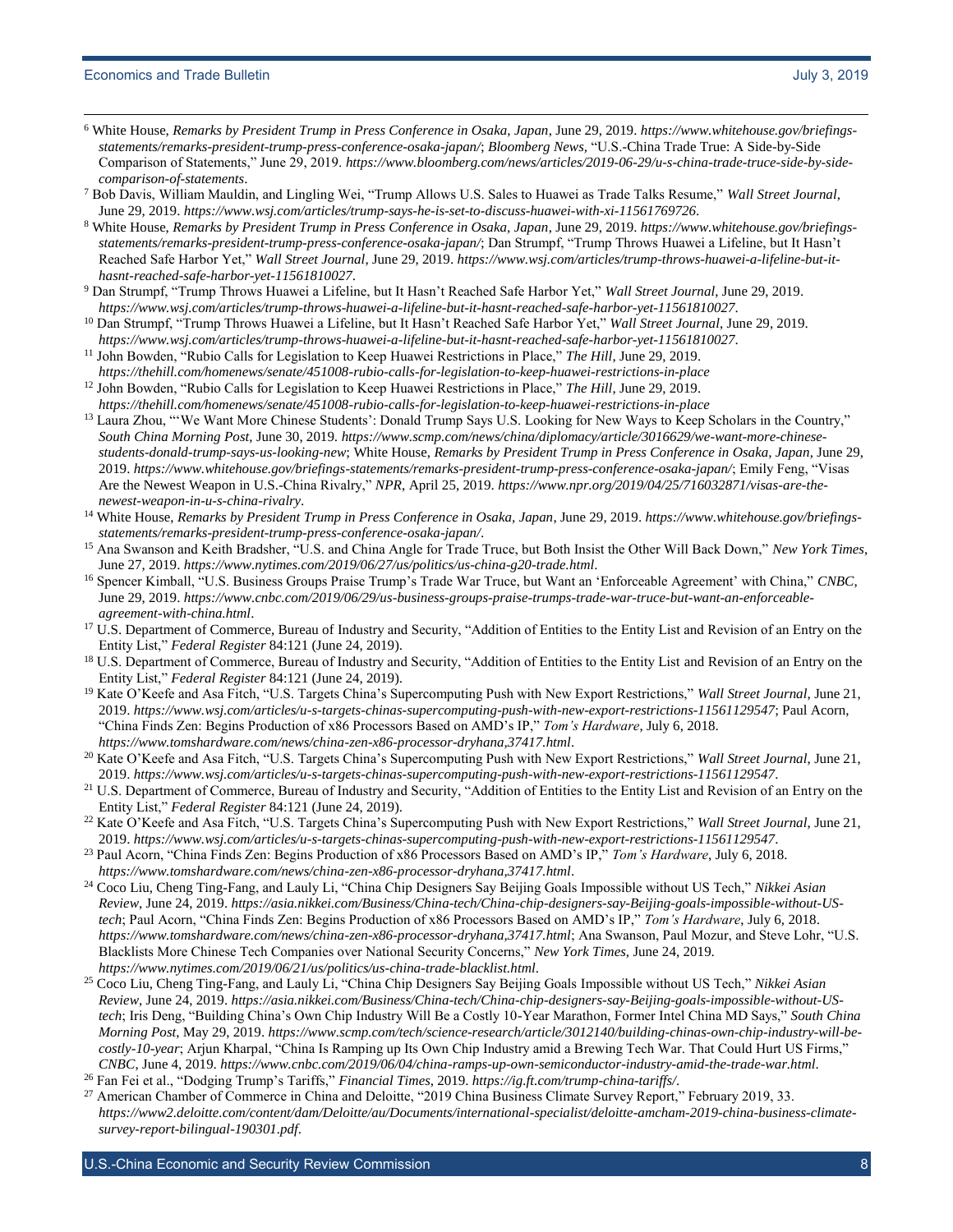l

- <sup>28</sup> Alistair Grey and Andrew Edgecliffe-Johnson, "US Companies Hunt for Loopholes to Beat China Tariffs," *Financial Times*, June 24. 2019. *<https://www.ft.com/content/5cd049c0-9467-11e9-b7ea-60e35ef678d2>*.
- <sup>29</sup> Fan Fei et al., "Dodging Trump's Tariffs," *Financial Times*, 2019. *<https://ig.ft.com/trump-china-tariffs/>*.
- <sup>30</sup> Alistair Grey and Andrew Edgecliffe-Johnson, "US Companies Hunt for Loopholes to Beat China Tariffs," *Financial Times*, June 24. 2019. *<https://www.ft.com/content/5cd049c0-9467-11e9-b7ea-60e35ef678d2>*.
- <sup>31</sup> Office of the U.S. Trade Representative, *Section 301 Hearing on Proposed Tariffs: Day 1*, oral testimony Jeff Fischer, Jean Kollof, and Ray Shara, June 17, 2019.
- *[https://ustr.gov/sites/default/files/enforcement/301Investigations/Section\\_301\\_Hearing\\_Transcript\\_on\\_Proposed\\_Tariffs\\_Day\\_1.pdf](https://ustr.gov/sites/default/files/enforcement/301Investigations/Section_301_Hearing_Transcript_on_Proposed_Tariffs_Day_1.pdf)*. <sup>32</sup> Alistair Grey and Andrew Edgecliffe-Johnson, "US Companies Hunt for Loopholes to Beat China Tariffs," *Financial Times*, June 24. 2019. *<https://www.ft.com/content/5cd049c0-9467-11e9-b7ea-60e35ef678d2>*; Lauly Li and Cheng Ting-Fang, "Apple Mulls Shifting 15%-30% of Output from China amid Trade War," *Nikkei Asian Review*, June 19, 2019. *[https://asia.nikkei.com/Economy/Trade](https://asia.nikkei.com/Economy/Trade-war/Apple-mulls-shifting-15-30-of-output-from-China-amid-trade-war)[war/Apple-mulls-shifting-15-30-of-output-from-China-amid-trade-war](https://asia.nikkei.com/Economy/Trade-war/Apple-mulls-shifting-15-30-of-output-from-China-amid-trade-war)*; U.S. International Trade Commission, *Use of the 'First Sale Rule' for Customs Valuation of U.S. Imports*, Publication 4121, December 2009, iii. *<https://www.usitc.gov/publications/332/pub4121.pdf>*; Commercial Customs Operations Advisory Committee of the U.S. Customs and Border Patrol, *Government Issue Paper: Section 321*, July 2017. *[https://www.cbp.gov/sites/default/files/assets/documents/2017-](https://www.cbp.gov/sites/default/files/assets/documents/2017-Aug/Trade%20Mod%20Section%20321-External%20Issue%20Paper.pdf)*
- *[Aug/Trade%20Mod%20Section%20321-External%20Issue%20Paper.pdf](https://www.cbp.gov/sites/default/files/assets/documents/2017-Aug/Trade%20Mod%20Section%20321-External%20Issue%20Paper.pdf)*. <sup>33</sup> American Chamber of Commerce in China and Deloitte, "2019 China Business Climate Survey Report," February 2019, 33. *[https://www2.deloitte.com/content/dam/Deloitte/au/Documents/international-specialist/deloitte-amcham-2019-china-business-climate](https://www2.deloitte.com/content/dam/Deloitte/au/Documents/international-specialist/deloitte-amcham-2019-china-business-climate-survey-report-bilingual-190301.pdf)[survey-report-bilingual-190301.pdf](https://www2.deloitte.com/content/dam/Deloitte/au/Documents/international-specialist/deloitte-amcham-2019-china-business-climate-survey-report-bilingual-190301.pdf)*.
- <sup>34</sup> Lauly Li and Cheng Ting-Fang, "Apple Mulls Shifting 15%-30% of Output from China Amid Trade War," *Nikkei Asian Review*, June 19, 2019. *<https://asia.nikkei.com/Economy/Trade-war/Apple-mulls-shifting-15-30-of-output-from-China-amid-trade-war>*.
- <sup>35</sup> Cheng Ting-Fang, Lauly Li, and Kensaku Ihara, "Apple's Chinese Suppliers Overtake US for First Time," *Nikkei Asian Review*, March 18, 2019. *<https://asia.nikkei.com/Economy/Trade-war/Apple-s-Chinese-suppliers-overtake-US-for-first-time>*.
- <sup>36</sup> Stu Woo and Dustin Volz, "U.S. Considers Requiring 5G Equipment for Domestic Use Be Made Outside China," *Wall Street Journal*, June 23, 2019. *[https://www.wsj.com/articles/u-s-considers-requiring-5g-equipment-for-domestic-use-be-made-outside-china-](https://www.wsj.com/articles/u-s-considers-requiring-5g-equipment-for-domestic-use-be-made-outside-china-11561313072)[11561313072](https://www.wsj.com/articles/u-s-considers-requiring-5g-equipment-for-domestic-use-be-made-outside-china-11561313072)*.
- <sup>37</sup> Stu Woo and Dustin Volz, "U.S. Considers Requiring 5G Equipment for Domestic Use Be Made Outside China," *Wall Street Journal*, June 23, 2019. *[https://www.wsj.com/articles/u-s-considers-requiring-5g-equipment-for-domestic-use-be-made-outside-china-](https://www.wsj.com/articles/u-s-considers-requiring-5g-equipment-for-domestic-use-be-made-outside-china-11561313072)[11561313072](https://www.wsj.com/articles/u-s-considers-requiring-5g-equipment-for-domestic-use-be-made-outside-china-11561313072)*.
- <sup>38</sup> Shawn Donna, "Pain from Trump's China Tariffs Spreads, Reshaping Global Trade," *Bloomberg*, June 25, 2019. *https://www.bloomberg.com/news/articles/2019-06-25/pain-from-trump-s-china-tariffs-spreads-reshaping-globaltrade?cmpid=BBD062819\_CN&utm\_medium=email&utm\_source=newsletter&utm\_term=190628&utm\_campaign=china.*
- <sup>39</sup> World Trade Organization, *European Union — Measures Related to Price Comparison Methodologies*, DS516, June 17, 2019. *[https://www.wto.org/english/tratop\\_e/dispu\\_e/cases\\_e/ds515\\_e.htm](https://www.wto.org/english/tratop_e/dispu_e/cases_e/ds515_e.htm)*.
- <sup>40</sup> World Trade Organization, *European Union — Measures Related to Price Comparison Methodologies*, DS516, December 12, 2016. *[https://www.wto.org/english/tratop\\_e/dispu\\_e/cases\\_e/ds515\\_e.htm](https://www.wto.org/english/tratop_e/dispu_e/cases_e/ds515_e.htm)*.
- <sup>41</sup> World Trade Organization, *United States — Measures Related to Price Comparison Methodologies*, DS515, December 12, 2016. *[https://www.wto.org/english/tratop\\_e/dispu\\_e/cases\\_e/ds516\\_e.htm](https://www.wto.org/english/tratop_e/dispu_e/cases_e/ds516_e.htm)*.
- <sup>42</sup> World Trade Organization, *European Union — Measures Related to Price Comparison Methodologies*, DS516, June 17, 2019. *[https://www.wto.org/english/tratop\\_e/dispu\\_e/cases\\_e/ds515\\_e.htm](https://www.wto.org/english/tratop_e/dispu_e/cases_e/ds515_e.htm)*.
- <sup>43</sup> Bryce Baschuk, "China Loses Market-Economy Trade Case in Win for EU and U.S., Sources Say," *Bloomberg*, April 18, 2019. *<https://www.bloomberg.com/news/articles/2019-04-18/china-is-said-to-lose-market-economy-trade-case-in-eu-u-s-win>*.
- <sup>44</sup> Tom Miles, "China Pulls WTO Suit over Claim to Be a Market Economy," *Reuters*, June 17, 2019. *[https://www.reuters.com/article/us](https://www.reuters.com/article/us-usa-china-wto-eu/china-pulls-wto-suit-over-claim-to-be-a-market-economy-idUSKCN1TI10A)[usa-china-wto-eu/china-pulls-wto-suit-over-claim-to-be-a-market-economy-idUSKCN1TI10A](https://www.reuters.com/article/us-usa-china-wto-eu/china-pulls-wto-suit-over-claim-to-be-a-market-economy-idUSKCN1TI10A)*.
- <sup>45</sup> Zhou Xin, "US-China Trade War Weighed on Beijing's Decision Not to Pursue WTO Market Economy Status, Analysts Say," *South China Morning Post*, June 18, 2019. *[https://www.scmp.com/economy/china-economy/article/3015048/us-china-trade-war-weighed](https://www.scmp.com/economy/china-economy/article/3015048/us-china-trade-war-weighed-beijings-decision-not-pursue-wto)[beijings-decision-not-pursue-wto](https://www.scmp.com/economy/china-economy/article/3015048/us-china-trade-war-weighed-beijings-decision-not-pursue-wto)*.
- <sup>46</sup> Logan H. Wright and Allen Feng, "Baoshang Takeover Sets up June Interbank Squeeze," *Rhodium Group*, May 30, 2019, 1.
- <sup>47</sup> Wu Hongyuran and Denise Jia, "PBOC Backs Troubled Jinzhou Bank's \$289 Million of CDs," *Caixin*, June 11, 2019. *<https://www.caixinglobal.com/2019-06-11/pboc-backs-troubled-jinzhou-banks-289-million-of-cds-101425261.html>*.
- <sup>48</sup> Anjani Trivedi, "China's Banking Cleanup Needs a Bigger Mop," *Bloomberg Opinion*, May 27, 2019. *<https://www.bloomberg.com/opinion/articles/2019-05-27/china-s-baoshang-bank-seizure-points-to-wider-problems>*.
- <sup>49</sup> Don Weinland and Archie Zhang, "China Seizes Bank Connected to Tycoon Abducted from Hong Kong," *Financial Times*, May 24, 2019. *<https://www.ft.com/content/a9430b20-7e15-11e9-81d2-f785092ab560>*.
- <sup>50</sup> Wu Hongyuran and Denise Jia, "PBOC Backs Troubled Jinzhou Bank's \$289 Million of CDs," *Caixin*, June 11, 2019. *<https://www.caixinglobal.com/2019-06-11/pboc-backs-troubled-jinzhou-banks-289-million-of-cds-101425261.html>*; Don Weinland and Lucy Hornby, "Tycoon Abducted by China Works with Authorities to Sell Assets," *Financial Times*, June 10, 2018. *<https://www.ft.com/content/15b8675e-6545-11e8-90c2-9563a0613e56>*.
- <sup>51</sup> Logan H. Wright and Allen Feng, "Baoshang Takeover Sets up June Interbank Squeeze," *Rhodium Group*, May 30, 2019, 2.
- <sup>52</sup> Weizhen Tan, "China's Banks Face Cash Crunch Fears after Authorities Seize Lender," *CNBC*, June 28, 2019. *<https://www.cnbc.com/2019/06/28/china-banks-face-cash-crunch-fears-after-authorities-seize-baoshang.html>*.
- <sup>53</sup> Gabriel Wildau and Yizhen Jia, "Regional Lenders: China's Most Dangerous Banks," *Financial Times*, July 30, 2018. *<https://www.ft.com/content/24e2a368-7b4b-11e8-bc55-50daf11b720d>*.

U.S.-China Economic and Security Review Commission 9